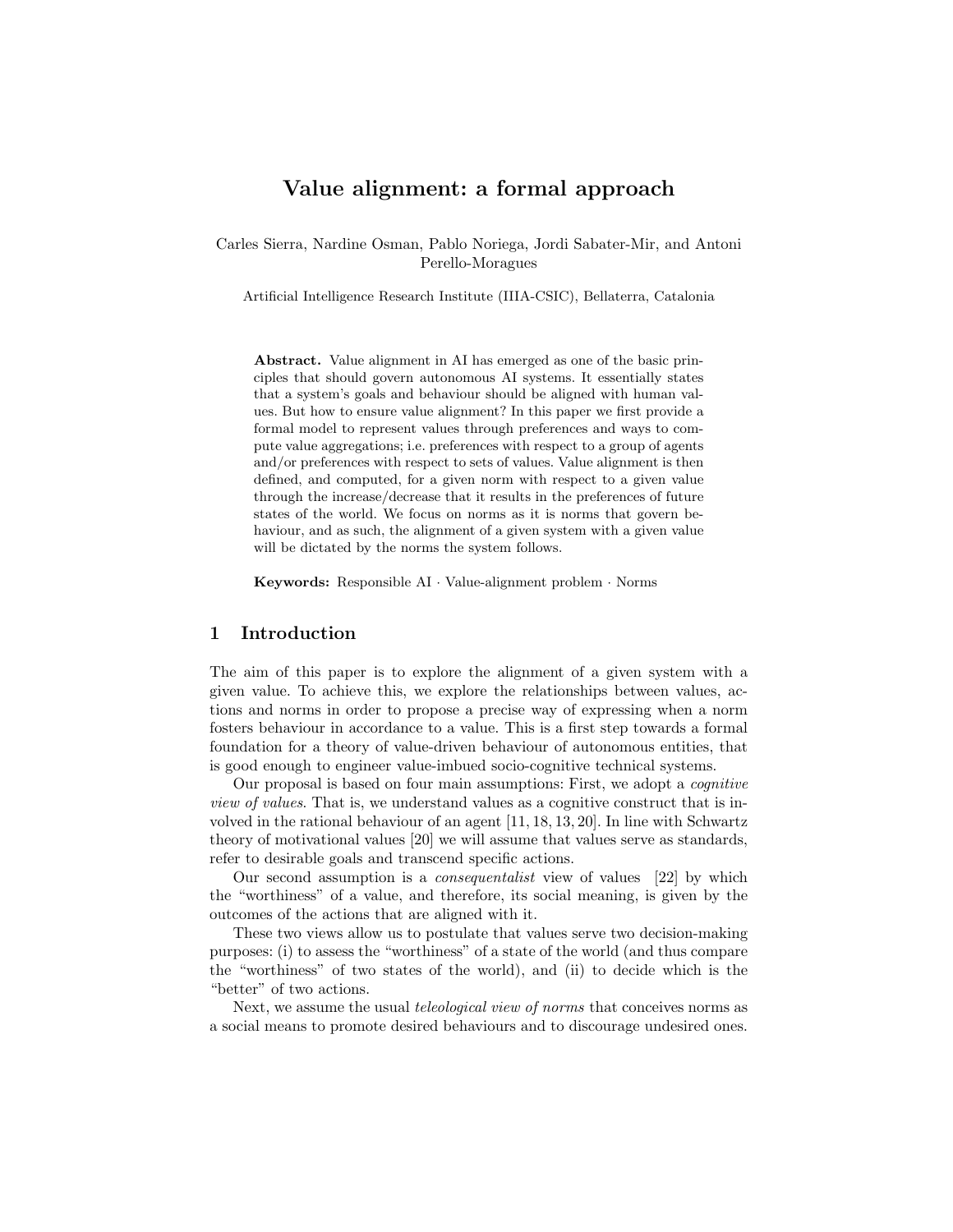We follow the normative notions that are prevalent in the field of multiagent systems (f.e. [2]). More specifically, in this paper we will assume that norms modify the outcomes of actions, by inducing agent behaviour through the use of positive and negative incentives. The fourth assumption is to characterise the space where actions take place to be a situated, online, regulated open multiagent system, in fact a socio-cognitive technical system (SCTS) [12].

Based on these assumptions, we make precise what it means for a norm to be aligned with a value. This is the basis for determining whether a system fosters behaviour that is in accordance with a value or not.

To achieve that characterisation of value-alignment we first establish a relationship between values and preferences and apply this relationship to the evolving states of the world. After that, we discuss how norms are linked with actions and how to determine the value-related effects of performing a norm compliant action. With these elements we then define the key notion of norm-alignment. We illustrates these ideas by instantiating and programming them for a version of the prisoner's dilemma. The last section suggests some open problems.

# 2 Background

## 2.1 The Value-Alignment Problem (VAP)

The VAP is motivated by the recognition that autonomous entities (robots, software agents) and intelligent systems in general exhibit increasingly complex behaviour and thus become difficult to regulate. One way to address this concern is to imbue values in intelligent systems. There are currently three main approaches to towards this aim. First the design of guidelines, standards and certifications [17]. Second, "value-based design" where values are brought into the systems from the very start as design requirements [15, 14, 4]. The third approach postulates that autonomous entities should be provably made to comply with values [19]. Our proposal is framed in this analytic approach. We follow a version of this approach framing the compliance problem within hybrid on-line social coordination systems (or socio-cognitive technical systems) whereas autonomous rational entities interact within a norm-regulated shared social space [1, 12]. More specifically, we frame the problem of imbuing values in such systems by having norms that are aligned with some values and autonomous agents that, subject to the norms of a social coordination environment, may act in accordance to their own —possibly different— values.

### 2.2 Values

We want a notion of value that is linked to agent value-guided behaviour that presumes an empirically-grounded, motivational understanding of values [11, 13, 16, 10, 20]. Drawing on Schwartz' theory of basic human values [20], we presume that each society adopts a finite set of basic human values, orders them by importance, and designs norms that foster behaviour that aligns with those values.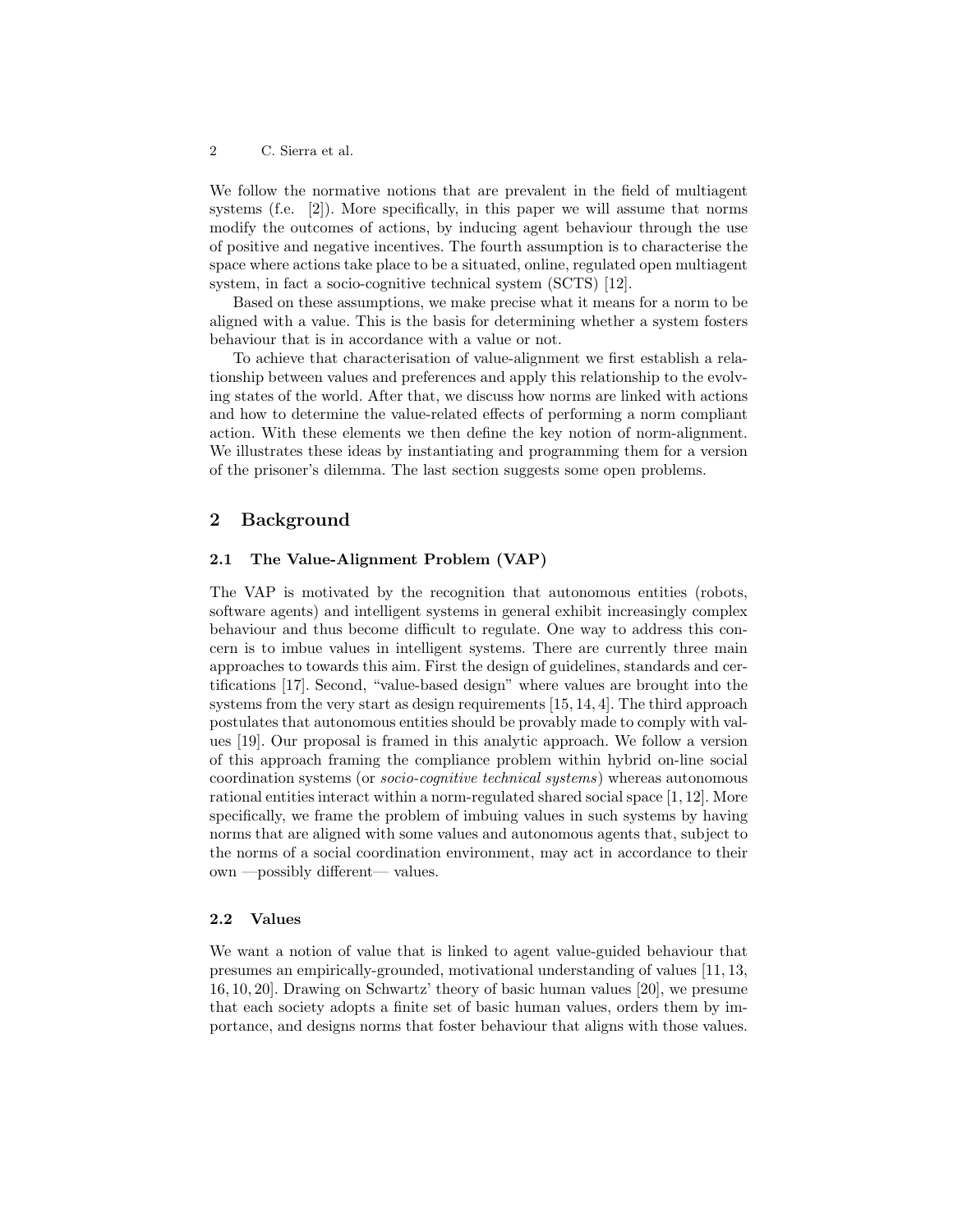Likewise, individuals also adopt and order a finite set of basic values that align with their own behavioural profile, and are influenced by social values and the corresponding norms. Individuals' goal setting depends on the context (which includes applicable norms) and the individuals' mind-frames (which include the individuals' values, needs, personality, emotions and beliefs among other constructs). A full description of our proposal is beyond the scope of this paper but Figure 1 sketches our understanding of value-guided behaviour.



Fig. 1: General view of an agent's value-guided behaviour

With this view we make values serve two main functions: to assess the "goodness" of the states of the world —thus determining preferences between two states— and to decide whether one action is preferable to another. In order to make these intuitions operational it is convenient to take a consequentialist view of values by which value is reified by its consequences [22, 15]. By so doing, we may use a representation of the relevant aspects of the world to measure the level of "goodness" of a given state of world. By the same token we may measure the goodness of a given state of the world and compare it with the goodness of the new state that is reached after a given action is taken.<sup>1</sup>

### 2.3 The Space of Action

We follow the postulates of [12]: (i) there are two primitive (different) components in a SCTS: social world and agents; (ii) the social world has a fixed ontology; (iii) at any moment in time there is an explicit state of the world that is unique and the same for all agents; and (iv) the state of the world changes only through admissible events and those agent actions that comply with the regulations of the space. Furthermore, because of consequentialism, we assume (i) that the state of the world can be assessed —and thus we can compare two states and hence prefer one over the other— and (ii) that since the world changes

<sup>&</sup>lt;sup>1</sup> Consequentalism eventually commits to commensurable values, however one needs not commit to any particular aggregation function. For a single system there may be different ways of computing the aggregation, different observable variables involved in a value and different forms to "score" those variables.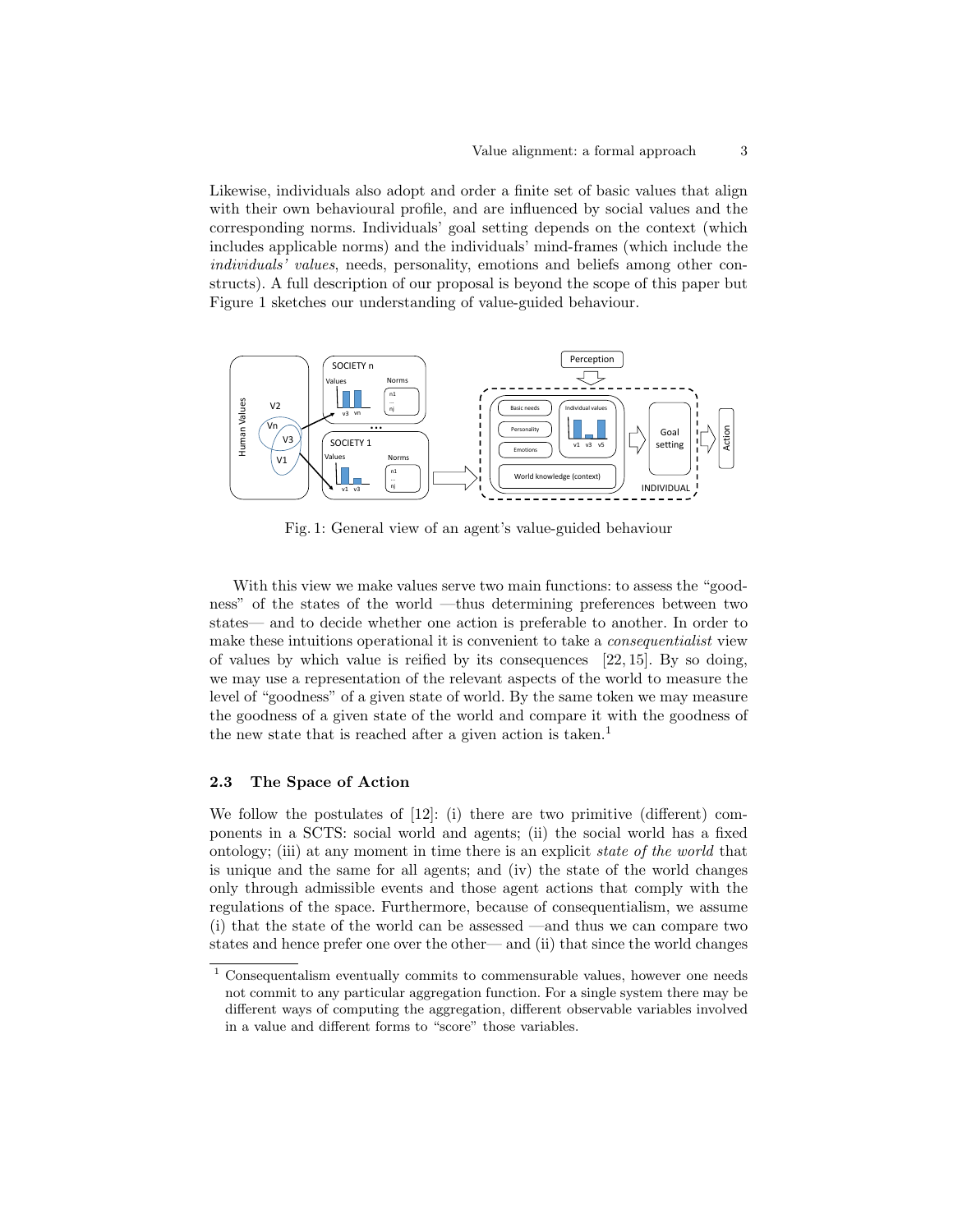when an agent executes an action, one may assess whether the effect of an action produces a better state of the world or not.

### 2.4 Related Work

In [7], the authors use values to select among different possible plans. They use the same approach as [23], where the agent has a desired level of satisfaction for each specific value. Different actions have different effects on the current satisfaction levels. For a given goal, the plan composed by actions that "best" modify the current value levels in the direction of the desired ones is the one that is preferred. Unlike these authors, in this paper we are not concerned about the actual motivation of agents, nor about their evaluation process. However we share with them the notion that actions promote or demote values and that a hierarchy of values —thus a notion of preference— is one of the elements involved in the decision of which action to take.

Also close to our main assumptions are value-based argumentation proposals where the main idea is that an argumentation move will promote, demote or be indifferent towards a value [6]. In particular, [3] proposes an argument scheme (PRAS) where a transition between states of the world is labelled for each value according to the promotion/demotion effect induced by an action; sort of like we do but with the purpose that plans, goals and the promotion of values can be explicitly reasoned about. Likewise, in [24], the authors propose an argumentation mechanism (to deal with disagreement about the meaning of a value), where values are defined as preference orders, similar to our own, and the authors discuss the problem of arguing about the values promoted or demoted by an action. In [5], arguments for and against actions are used to help agents choose between actions based on their preferences over these values, and the proposed approach aims at justifying norms in general as well as reasoning about when norms should be violated.

In [21], the authors are interested in the problem of choosing a set of norms that best fit the moral values of a society. In their approach, however, the authors neither provide a formal definition of what values are, nor do they provide a formal model for assessing how much a norm supports (or is aligned with) a value, which they assume is given. While they use preferences to specify which value is preferred to which other value, we use preferences over the states of the world to help us define a single value. As a result, we then assess the alignment of a norm to a value based on whether this norm allows us to move to preferred states with respect to the value in question.

# 3 A Formal Approach to Values

#### 3.1 Values as Preferences

In this section, we propose a formal model to represent values and ways to compute value aggregation. Values are formally understood as preferences over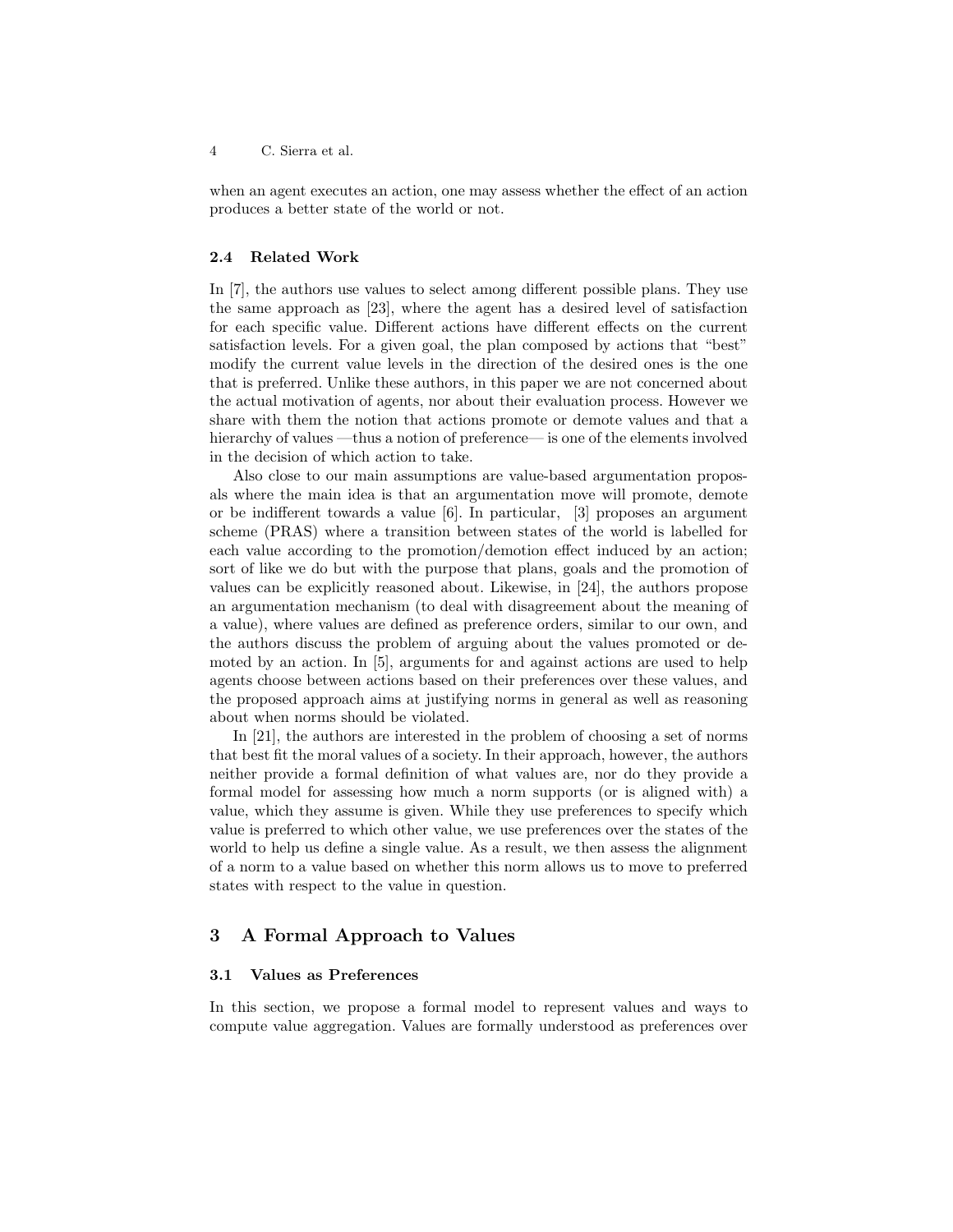behaviour or preferences over states of the world; this is in line with the opinion of many philosophers [8] and coherent with the model introduced in the background. These preferences usually reflect one's sense of right and wrong, good or bad, and hence, help decide what course of action might be "better." For example, if equality between men and women is one of your values, then you would prefer a state of the world where women and men are paid equally as opposed to one where they are not, and you would support actions leading towards that state of the world.

We adopt here the traditional view of the world as a labelled transition system [9]: that is, the world is described as a set of states and the different actions allow us to move from one state of the world to another.

**Definition 1.** The world is defined as a labelled transition system  $(S, \mathcal{A}, T)$ , where S is a set of states, A is a set of actions, and  $\mathcal T$  is a set of labelled transitions  $(T \subseteq S \times A \times S)$ . For simplification, we use the notation  $S \stackrel{a}{\rightarrow} S'$  to describe the transition  $(s, a, s') \in T$ .

Values, in a given world, then specify which states of the world are preferred to which other states and to what degree. Note that in our model values are individual and thus have to be associated to a particular agent, human or software.

Definition 2. A value-based preference Prf over pairs of world states describes how much preferred is one state of the world over another for a given agent with respect to a given value,  $Prf: S \times S \times G \times V \rightarrow [-1,1]$ , where G is the set of agents and V is the set of values. We use the notation  $\Pr_{v}^{\alpha}(s, s')$  to describe how much does  $\alpha \in G$  prefer the state of the world  $s' \in S$  over  $s \in S$  with respect to value  $v \in V$ .

We set the range of preferences to be  $[-1, 1]$ , where a positive number illustrates that  $s'$  is more preferred to  $s$ , a negative number illustrates that it is less preferred, and 0 illustrates that they are equally preferred. The larger (smaller) the number is, then the more (less) preferred the latter state is to the former.

# 3.2 Aggregation of Value-Based Preferences

Although an agent might be capable of assessing what states of the world it prefers with respect to a particular value, trade-offs among values and cumulative effects make that it establishes overall preferences over states of the world for groups of values. <sup>2</sup> Similarly, from a social perspective, the determination of the joint preferences of a group of agents over the states of the world is key to enable their joint planning.<sup>3</sup>. Thus a number of aggregation functions can be defined:

<sup>&</sup>lt;sup>2</sup> For instance, given  $Pr_{Security}^{\alpha}(s, s')$  >  $Pr_{Primary}^{\alpha}(s, s')$  what should be  $\mathsf{Prf}_{\{Security, Privacy\}}^{\alpha}(s, s')$ 

<sup>&</sup>lt;sup>3</sup> Given Prf $\hat{S}_{security}(s, s')$  and Prf $\hat{S}_{security}(s, s')$  what should be the value of  $\mathsf{Prf}_{Security}^{\{\alpha,\beta\}}(s,s')$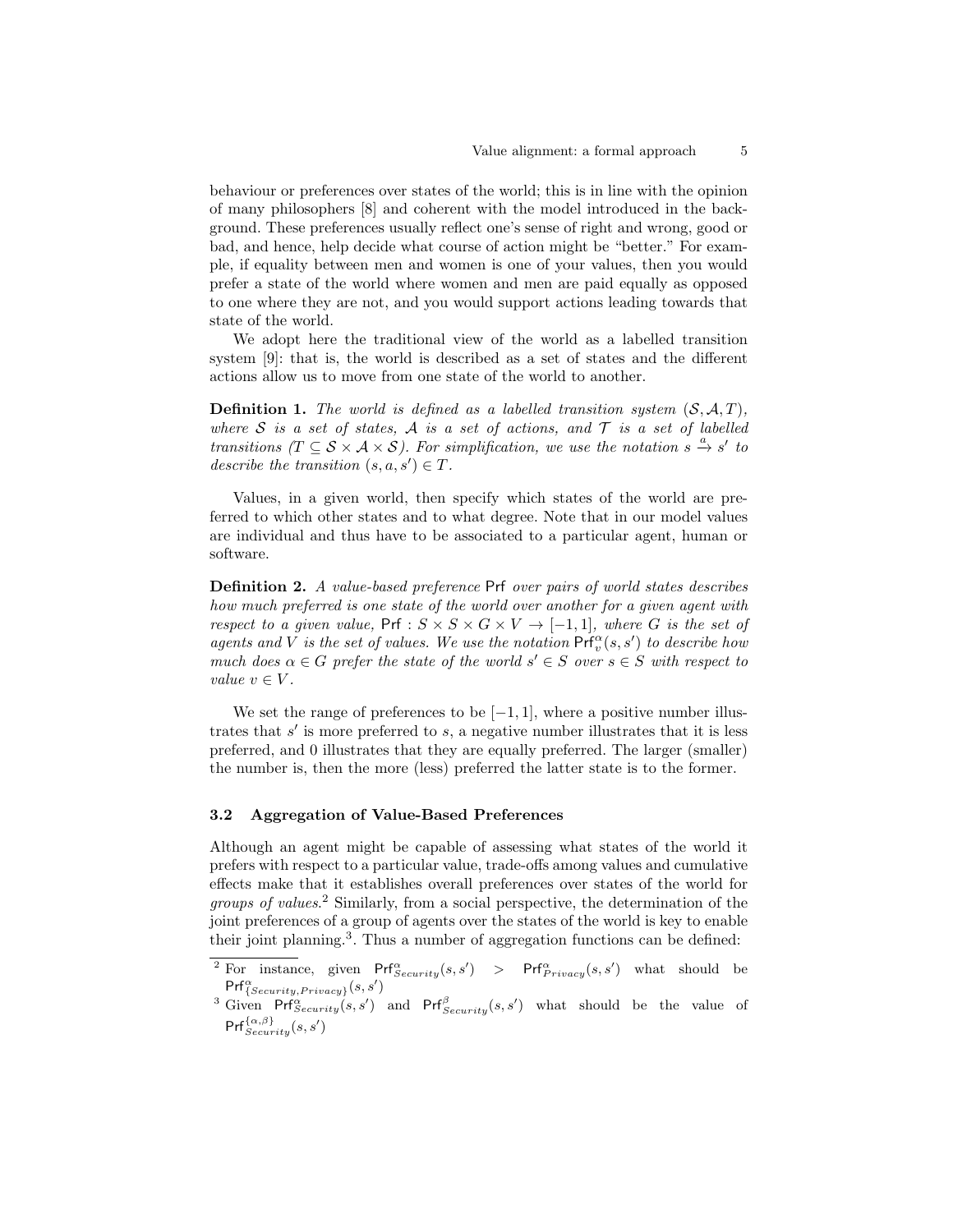- 6 C. Sierra et al.
- $-$  One's preference with respect to a set of values: calculated by aggregating one's preference over each value in that set.

$$
\mathsf{Prf}_V^{\alpha} = p(\{\mathsf{Prf}_v^{\alpha}\}_{v \in V})
$$
\n(1)

– A group of people's preference with respect to a given value: calculated by aggregating each person's preference over that given value.

$$
\mathsf{Prf}_{v}^{G} = q(\{\mathsf{Prf}_{v}^{\alpha}\}_{\alpha \in G})
$$
\n(2)

– A group of people's preference with respect to a set of values: calculated by aggregating each person's preference over each value in the set.

$$
\Pr V^G = f(\{\Pr V^{\alpha} \}_{\alpha \in G}) \tag{3}
$$

$$
\Pr V^G = g(\{ \Pr V^G_v \}_{v \in V}) \tag{4}
$$

Figure 2 illustrates the relationships between the different aggregation functions. There may be cases that aggregation functions chosen by all agents in a system are coherent with respect to these relationships, for instance a trivial function that works well is the arithmetic average:<sup>4</sup>

$$
\Pr{f_V^{\alpha}(s, s') = \frac{\sum_{v \in V} \Pr{f_v^{\alpha}(s, s')}}{|V|}}
$$

$$
\Pr{f_v^G(s, s') = \frac{\sum_{\alpha \in G} \Pr{f_v^{\alpha}(s, s')}}
$$

as

$$
\mathsf{Prf}_{V}^{G}(s, s') = \frac{\displaystyle\sum_{\alpha \in G} \mathsf{Prf}_{V}^{\alpha}(s, s')}{|G|} = \frac{\displaystyle\sum_{v \in V} \mathsf{Prf}_{v}^{G}(s, s')}{|V|}
$$

However, in general each agent may choose to combine its preferences over values using a different function/method and thus socially agreeing of a preference over a set of values will depend on the order in which the aggregations are made.

### 3.3 Value-Based Preferences based on State Properties

As illustrated earlier, values specify our preferences over the states of the world. For example, if one values equality between men and women then s/he will most probably prefer a state of the world where men and women are equally paid to another where women are underpaid.

What distinguishes one state of the world from another are the properties that hold in that state of the world. As such, it is these state properties that

<sup>4</sup> Other average functions would also yield coherence.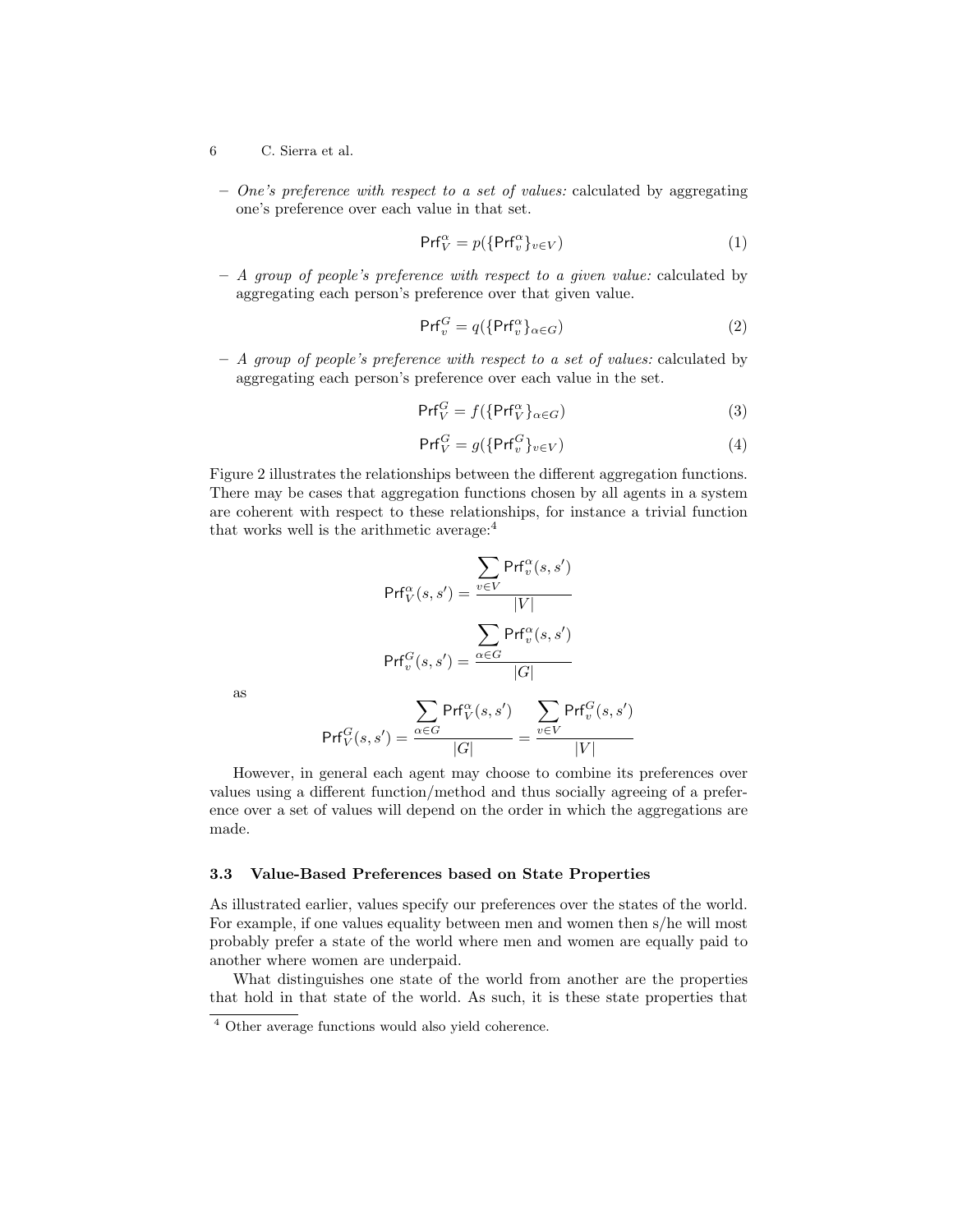

Fig. 2: The different value-based preferences and the different aggregation functions

influence the preferences between the states of the world. For that, we say values must be related to state properties.

For example, if one values equality between men and women then the valuebased preferences should be influenced by the satisfaction of properties, such as: 1) women and men receiving same salaries, 2) maternity and paternity leaves being equal, etc. Though value-based preferences with respect to equality between men and women should not be influenced by, say, the property of engineer's salaries being in the range  $[\text{\textsterling}40,000 - \text{\textsterling}50,000]$ .

Let  $\Phi_v$  be the set of properties relevant to value  $v \in V$ . We then say that any value based preference  $Prf_v(s, s')$  must be dependent on the satisfaction of  $\Phi_v$  at states s and s'; that is,

$$
Pr{v(s, s') = f(P(s \models \Phi_v), P(s' \models \Phi_v))}
$$
\n(5)

where  $P(s \models \Phi_v)$  describes the probability of the satisfaction of the set of properties  $\Phi_v$  at state s, i.e., the degree of satisfaction of  $\Phi_v$  at state s.

Defining the probability  $P(s = \Phi_v)$ , as well as defining the function f, is outside the scope of this paper and is left for future work; though the example at the end of this paper illustrates how preferences can be based on state properties.

# 4 The Value-Alignment Problem

The value alignment problem is described, informally, as how much aligned are agents' decisions, and hence actions, with the values that the agents hold dear to them. And since behaviour (decisions and actions) is governed by norms, we describe this alignment as an alignment between the norms that govern behaviour and the values that are held in high regard.

We understand norms as rules that govern behaviour. We say a norm  $n \in N$ (where  $N$  is a set of norms) is a logical formula that describes the conditions under which a certain action can/cannot be performed along with the postconditions of that action. When a set of norms N is applied to a world  $(S, \mathcal{A}, T)$ , the world is modified by he norms in N, resulting in a new world  $(S, \mathcal{A}, N, T_N)$ , which we refer to as a normative world. For example, in a world where people do not get taxed, your money increases by the amount of your salary when your salary is paid (see the action 'salary received' and the new state  $s'$  of Figure 3a, where *Money* describes how much money one has at a given state). However, the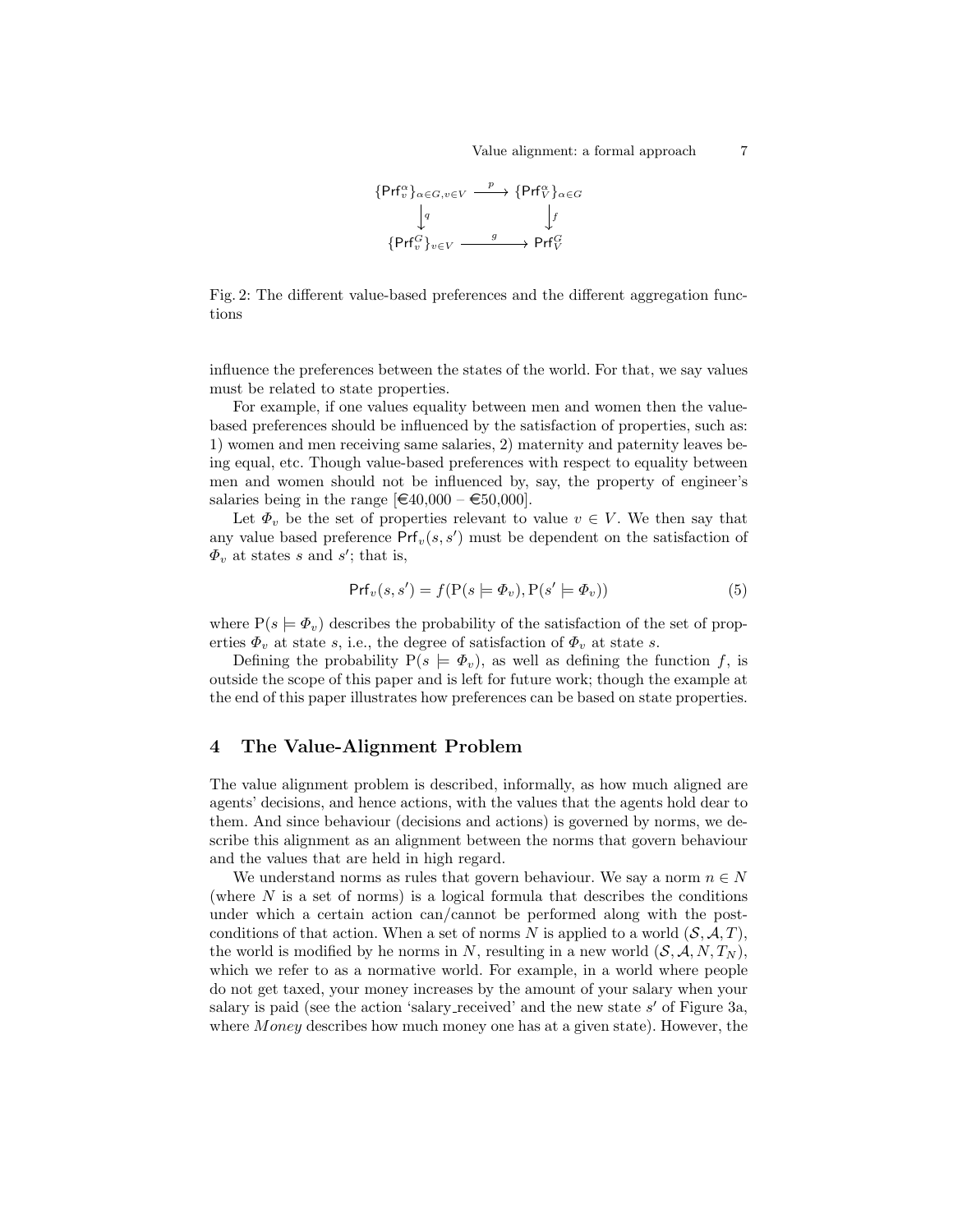norm of another country that introduces a 20% tax on your income essentially modifies the action of receiving your salary ('salary received') by applying the tax, and hence, resulting in a transition to a new state where your income is deducted by  $20\%$  (state  $s''$  in Figure 3b).



Fig. 3: Applying a norm to a given world alters the transitions and their resulting states

**Definition 3.** A normative world  $(S_N, A, N, T_N)$  describes the world  $(S, A, T)$ where the set of norms  $N$  have been applied to the transitions in  $T$ , resulting in possibly new transitions and states.

How much a given norm  $n \in N$  is aligned to a given value  $v \in V$  with respect to a world  $(S, \mathcal{A}, T)$  then depends on whether applying norm n would result in new transitions  $(T_N)$  that would move us to preferred (and possibly new) states or not. To be able to calculate this, we will need to have a list of the different paths in a given world, which we define accordingly.

**Definition 4.** A path p in a world  $(S, \mathcal{A}, T)$  is a sequence of transitions in T:  $[s \stackrel{\alpha}{\to} s', \ldots, s'' \stackrel{\beta}{\to} s''']$ , such that  $p_F[i] = p_I[i+1]$ , where  $p_I[i]$  represents the initial state of the ith transition in p and  $p_F[i]$  represents the final state of the ith transition in p. In other words, the final state of every transition equals the initial state of the following transition.

Alignment is then defined as follows.

**Definition 5.** The degree of alignment of a norm  $n \in N$  with a value  $v \in V$  with respect to a world  $(S, \mathcal{A}, T)$  for a given agent  $\alpha$  is defined through the accumulated preferences in the resulting normative world that applies norm n (that is, the world  $(S_N, \mathcal{A}, N, T_N)$ , which is specified as:

$$
\mathsf{Algn}^{\alpha}_{n,v}(\mathcal{S},\mathcal{A},T) = \frac{\displaystyle\sum_{p \in paths} \displaystyle\sum_{d \in [1,length(p)]} \mathsf{Prf}^{\alpha}_v(p_I[d],p_F[d])}{\displaystyle\sum_{p \in paths} length(p)}
$$

where paths is the set of all paths in world  $(S_{n}, A, \{n\}, T_{n})$ , and length(p) describes the length of a path  $p \in paths$ .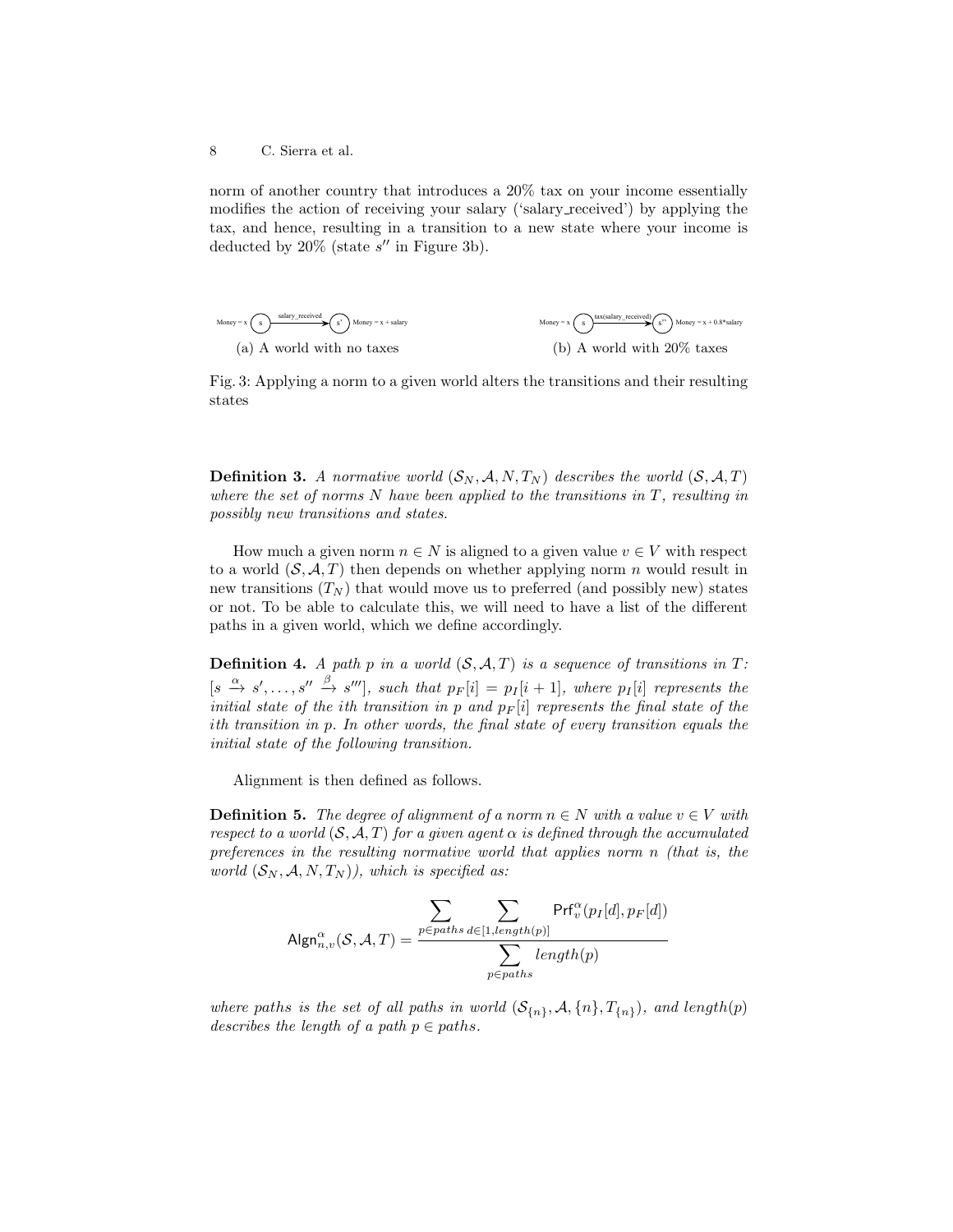In other words, considering all possible paths in the normative world that applies norm n,  $(\mathcal{S}_{\{n\}}, \mathcal{A}, \{n\}, T_{\{n\}})$ , we calculate the average change in preferences for each transition of those paths. Of course, our proposal for calculating alignment is an initial proposal that gives equal weight to all paths and all transitions of a path. Alternative approaches may also be considered, which we leave for future work. For example, the variance in the preferences might be indicative, say if one prefers steady increase in preferences over fluctuating preferences. Furthermore, if more knowledge about this world is available, such as the probability of transitions, then one can take this knowledge into consideration and can give less probable paths (or transitions) less weight than others. Similarly, if knowledge about which states are more important (regardless of whether they are less or more preferable), the preference of these states can be given more weight. One, for example, may want to give more weight to states that are in the distant future than those that are in the immediate future as the distant future might be more important.

Note that as preferences are subjective with respect to a given agent  $\alpha$ , the alignment of a norm to a value is then also subjective with respect to the same agent  $\alpha$ . Also note that alignment is described by positive numbers whereas misalignment by negative numbers, and the higher the number, then the more aligned is the norm with the value in question, and vice versa.

Of course, the definition above requires calculating the preferences between states for all possible transitions in a given world  $(S_{n}, A, \{n\}, T_{n})$ . This is not an efficient approach. As such, we propose to use the Monte Carlo sampling method to randomly select some of the paths in this world. Furthermore, we also suggest to restrict the length of these paths, which is useful especially in infinite state spaces. We say let  $l$  describe the length of paths, and  $x$  the number of sampled paths. Then, alignment can be calculated as follows:

$$
\mathsf{Algn}_{n,v}^{\alpha}(\mathcal{S}, \mathcal{A}, T) = \frac{\sum_{p \in paths'} \sum_{d \in [1,l]} \mathsf{Prf}_{v}^{\alpha}(p_I[d], p_F[d])}{x * l} \tag{6}
$$

where  $paths'$  is a set of x randomly selected paths of length l in the normative world  $(\mathcal{S}_{\{n\}}, \mathcal{A}, \{n\}, T_{\{n\}}).$ 

As with preferences, alignment can be calculated for sets of values, sets of norms, and/or sets of agents, so we can calculate  $\mathsf{Algn}^\alpha_{n,V}(\mathcal{S}, \mathcal{A}, T)$ ,  $\mathsf{Algn}^\alpha_{N,V}(\mathcal{S}, \mathcal{A}, T)$ , or Algn ${}_{N,V}^G(\mathcal{S}, \mathcal{A}, T)$ , and so on.

In addition to alignment, we also define the relative alignment of norm  $n_1$ with respect to  $n_2$  for a given value v accordingly.

**Definition 6.** The relative alignment of norm  $n_1$  with respect to  $n_2$  for a given value v in a given world  $(S, \mathcal{A}, T)$  describes how much more  $n_1$  is aligned with  $v$  than  $n_2$  is aligned with  $v$ , and it is specified as:

$$
\mathsf{RAlgn}_{n_1/n_2,v}^{\alpha}(\mathcal{S},\mathcal{A},T)=\mathsf{Algn}_{n_1,V}^{\alpha}(\mathcal{S},\mathcal{A},T)-\mathsf{Algn}_{n_2,V}^{\alpha}(\mathcal{S},\mathcal{A},T)
$$

Where positive numbers imply  $n_1$  is more aligned than  $n_2$  with respect to v, and negative numbers imply the opposite holds.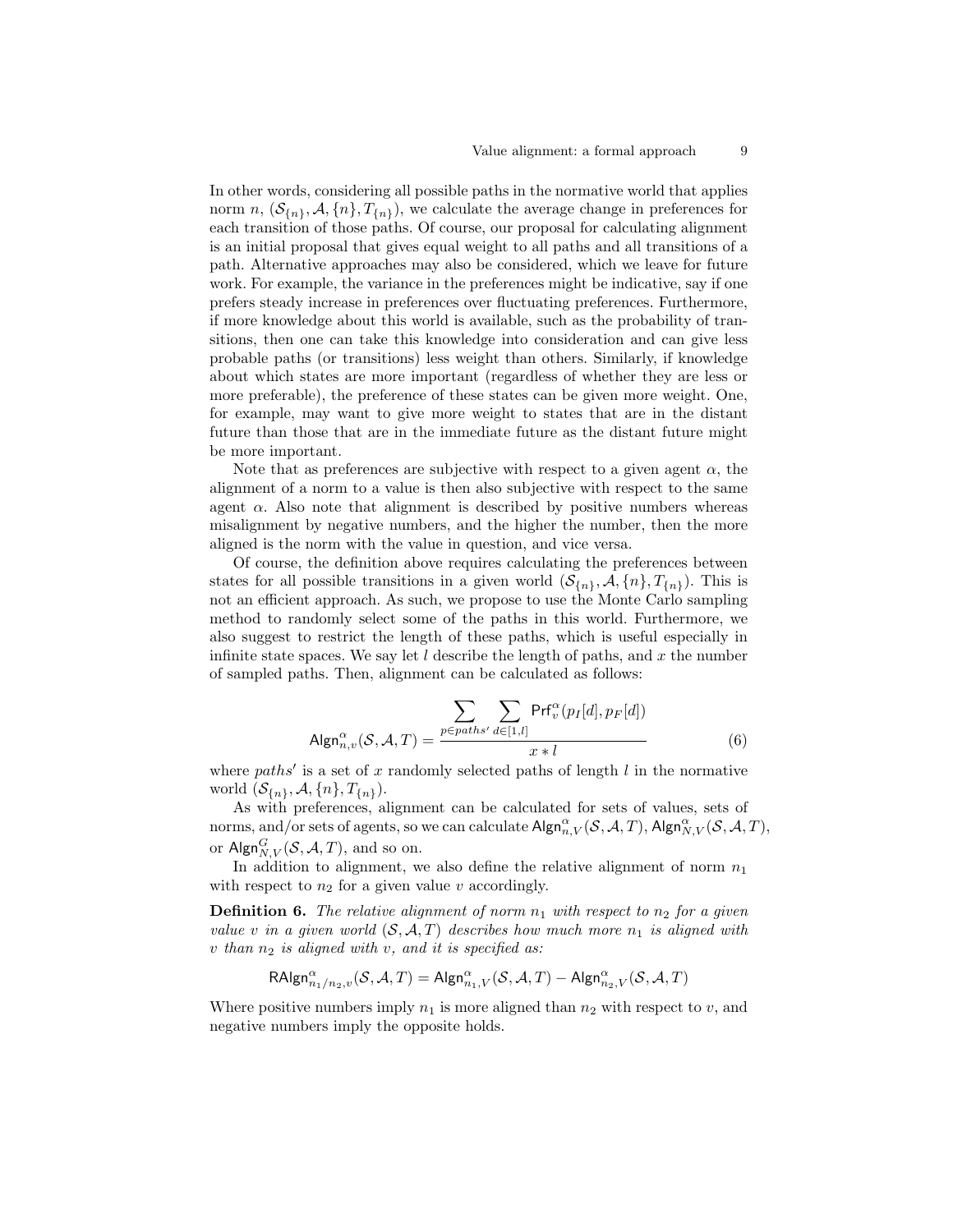Again, as above, the relative alignment can be calculated for sets of values, sets of norms, and/or sets of agents, as needed.

Last, but not least, we note that computing alignment is based on the assumption that all transitions in a given world are given the same weight. In other words, we assume that transitions are equiprobable to occur. Of course, in reality this is not true due to a couple of reasons. First and foremost, the probability of reaching a given state is not the same for all states, as the norms (or the rules that govern behaviour) might result in having one state more (or less) probable to reach than others. Second, the probability of agents choosing one action over another cannot be predicted and decisions are usually not equiprobable. However, for simplicity, this paper assumes all transitions are equiprobable.

# 5 Example

Let's illustrate the concept of value alignment with a simple example: the traditional Prisoners' Dilemma whose payouts are presented in Table 1. The game is played repeatedly. Although traditionally this example assumes self interest and rationality of the players, we'll see that within our framework we can tweak it (via norms) so that values other than selfishness can be accommodated.

|  | Table 1: The Prisoners Dilemma. |
|--|---------------------------------|
|  |                                 |

|                      | $\beta$ Co-operates $\beta$ Defects |     |
|----------------------|-------------------------------------|-----|
| $\alpha$ Co-operates | 6.6                                 | 0.9 |
| $\alpha$ Defects     | 9.0                                 | 3.3 |

The states of the world are described through the accumulated gain of each agent, which we will represent as  $(x, y)$ , where x stands for  $\alpha$ 's accumulated gain and y for  $\beta$ 's. Every time a game is played, extra gains are accumulated to make the state change from one state  $(s)$  to another  $(s')$ , with their properties changing accordingly from  $(x, y)$  to  $(x', y')$ , with  $x' \geq x$  and  $y' \geq y$ .

#### 5.1 Value-Based Preferences

In this example, we will consider the value *equality*. Equality might mean different things for different people, and it is usually valued differently by different people. We present four different functions that could be used to define preferences with respect to the value 'equality'. Note that preferences are defined in terms of the properties specifying the accumulated gains at each state.

– States with higher equality in accumulated gain are preferred:

$$
Prf(s, s') = \frac{|x - y|}{\max\{x, y\}} - \frac{|x' - y'|}{\max\{x', y'\}}
$$
(7)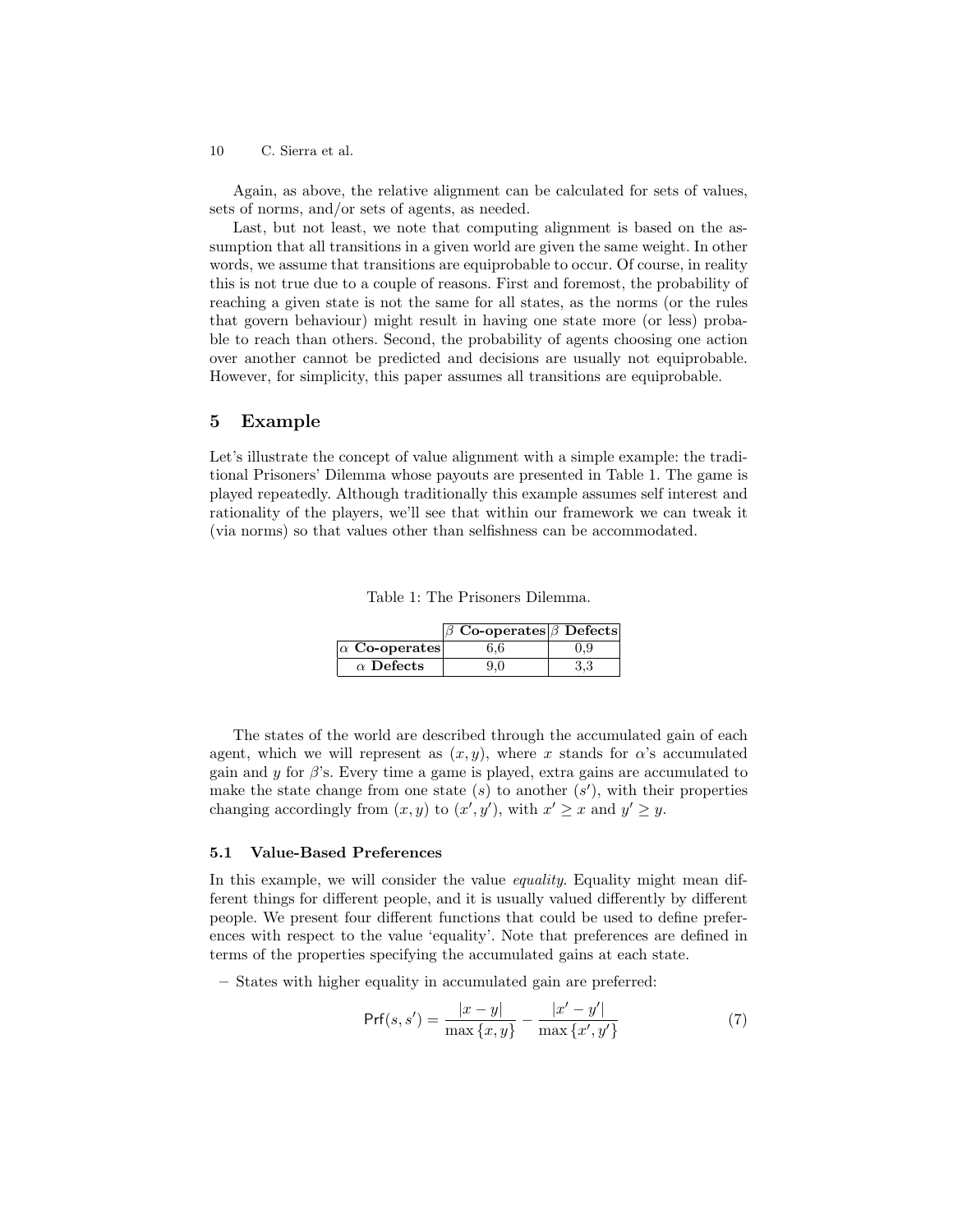

Fig. 4: Applying norms alters the world

– States with higher equality in accumulated gain are preferred only if my personal gain is not lower:

$$
Prf(s, s') = \left(1 - \frac{|y' - x'|}{\max\{x', y'\}}\right) \cdot \frac{x' - x}{\max\{x', x\}}\tag{8}
$$

– States with higher personal gain are preferred only if equality is not lower:

$$
\Pr(f(s, s') = \frac{x' - x}{2(\max\{x', x\})} - \frac{y' - y}{2(\max\{y', y\})}
$$
(9)

– States with higher personal gain are preferred, regardless of equality:

$$
Prf(s, s') = \frac{x' - x}{\max\{x', x\}}\tag{10}
$$

# 5.2 Norms

We will define three examples of norms that introduce taxes over the gains of agents playing the prisoner's dilemma:

No taxing.  $n_0$ : No taxes are to be payed.

- Incremental taxing.  $n_1$ : Taxes will be paid as follows: no taxes to be paid when the gain is 0 or 3, 3 to be paid as taxes when the gain is 6, and 5 to be paid as taxes when the gain is 9.
- Fixed taxing.  $n_2$ :  $1/3$  of the gains of each game is to be paid as taxes.

Norms  $n_1$  and  $n_2$  modify the world that applies  $n_0$  (Figure 4a), as illustrated by Figures 4b and 4c, respectively.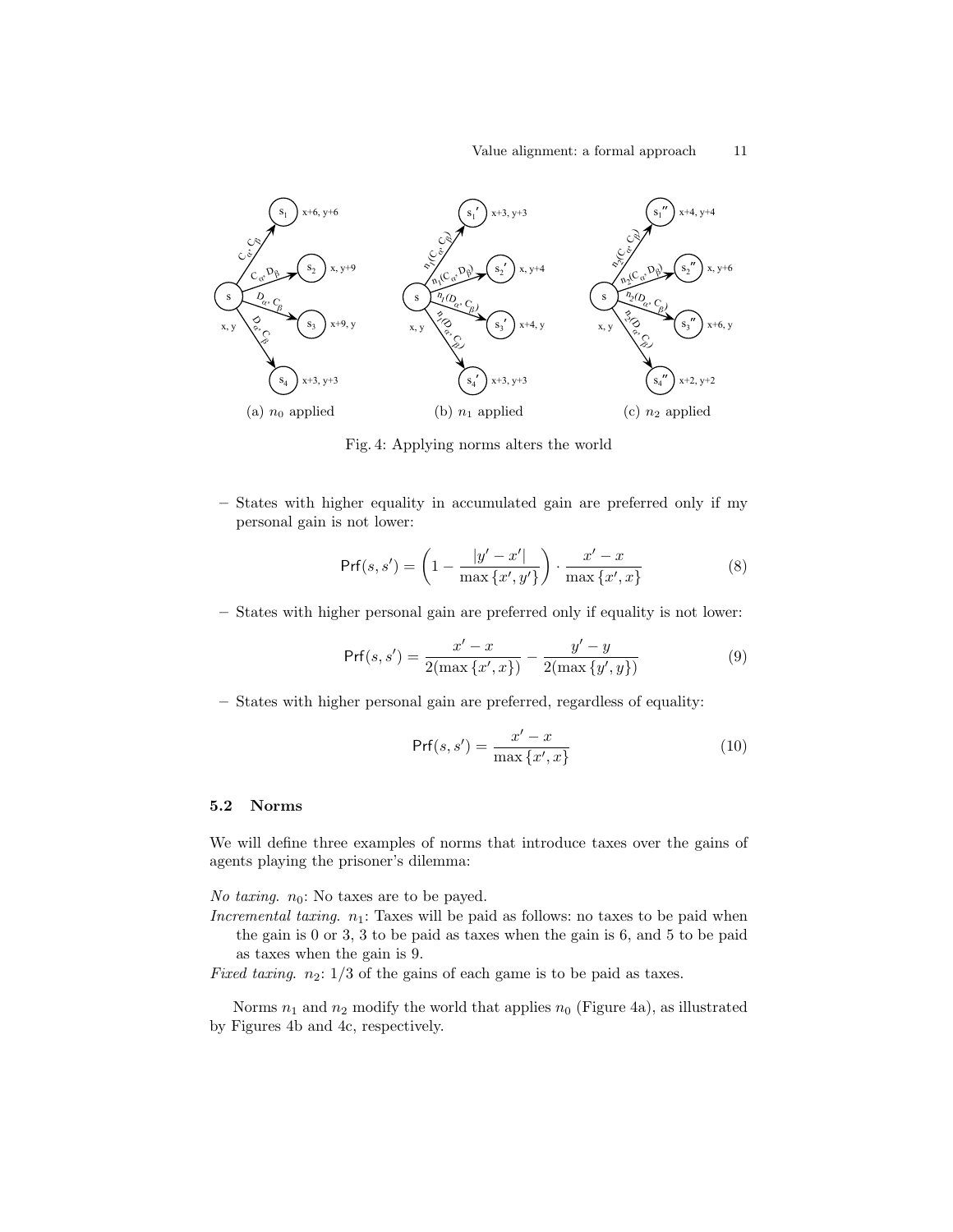# 5.3 Value Alignment

The question now is which norms are better aligned with an agent's interpretation of the value 'equality' (where different interpretations are possible, following the different Equations 7–10). The iterated prisoner's dilemma outcome depends on the strategies played by the agents. As this aspect is not the focus of this paper, we will assume that agents will choose their actions randomly. In columns two and three of Table 2, you can find the set of actions from which each agent chooses their actions. In column one, the preference modeling value equality is found, and in the last column, the relative alignment of the three norms for that preference are presented.

Table 2: The relative alignment of norms  $n_0$ ,  $n_1$  and  $n_2$  with respect to different definitions of the value equality that  $\alpha$  may adopt and different sets of actions that  $\alpha$  and  $\beta$  may choose from, randomly. Sampling is set to 20,000 and the game is played 10 times (that is,  $x = 20,000$  and  $l = 10$  in Equation 6).

|      | $Prf_{eq}^{\alpha}$ |                    |           | $\alpha$ 's actions $\beta$ 's actions Relative Alignment |
|------|---------------------|--------------------|-----------|-----------------------------------------------------------|
| 1    | Eq. $7$             | $\{c\}$            | ${c,d}$   | $n_1 \succ n_0 \sim n_2$                                  |
| 2    | Eq. 8               | $\{c\}$            | ${c,d}$   | $n_0 \sim n_1 \sim n_2$                                   |
| 3    | Eq. 9               | $\{c\}$            | ${c,d}$   | $n_0 \sim n_1 \sim n_2$                                   |
| 4    | Eq. 10              | {c}                | ${c,d}$   | $n_0 \succ n_2 \succ n_1$                                 |
| 5    | Eq. 7               | $\{d\}$            | ${c,d}$   | $n_1 \succ n_0 \sim n_2$                                  |
| 6    | Eq. 8               | ∤d∤                | ${c,d}$   | $n_0 \sim n_1 \sim n_2$                                   |
| 7    | Eq. 9               | $\{d\}$            | ${c,d}$   | $n_0 \sim n_1 \sim n_2$                                   |
| 8    | Eq. 10              | ∤d∤                | ${c,d}$   | $n_0 \sim n_1 \sim \succ n_2$                             |
| 9    | Eq. 7               | ${c,d}$            | $\{c\}$   | $n_1 \succ n_0 \sim n_2$                                  |
| 101  | Eq. 8               | $\{\mathrm{c,d}\}$ | ∤c∤       | $n_0 \sim n_1 \sim n_2$                                   |
| 11   | Eq. 9               | ${c,d}$            | ∤c∤       | $n_0 \sim n_1 \sim n_2$                                   |
|      | 12 Eq. 10           | ${c,d}$            | ∤c∤       | $n_0 \sim n_1 \sim n_2$                                   |
| 131  | Eq. 7               | ${c,d}$            | $\{d\}$   | $n_1 \succ n_0 \sim n_2$                                  |
| 14   | Eq. 8               | ${c,d}$            | {d}       | $n_1 \succ n_0 \sim n_2$                                  |
| 15 I | Eq. 9               | ${c,d}$            | {d}       | $n_1 \succ n_0 \sim n_2$                                  |
|      | 16 Eq. 10           | ${c,d}$            | $\{d\}$   | $n_0 \sim n_1 \succ n_2$                                  |
| 171  | Any                 | $\{c,d\}$          | $\{c,d\}$ | $n_0 \sim n_1 \sim n_2$                                   |

The results of Table 2 illustrate the following. No matter the actions chosen by  $\alpha$  or  $\beta$ , the norm better aligned with a strong support to equality (specified through Equation 7, see lines 1, 5, 9, 13) is incremental taxing  $(n_1)$ . Moderate supporters of equality (specified through Equations 8 and 9) have no norm specially well aligned (lines 2, 3, 6, 7, 10, and 11), except when the gains of  $\beta$  are higher (by always choosing to defect: choosing action  $d$ ) in which case they consider incremental taxing better aligned  $(n_1)$  (lines 14, 15). Finally, when there is a random selection over  $[c, d]$  by both players (line 17) leading then to an egal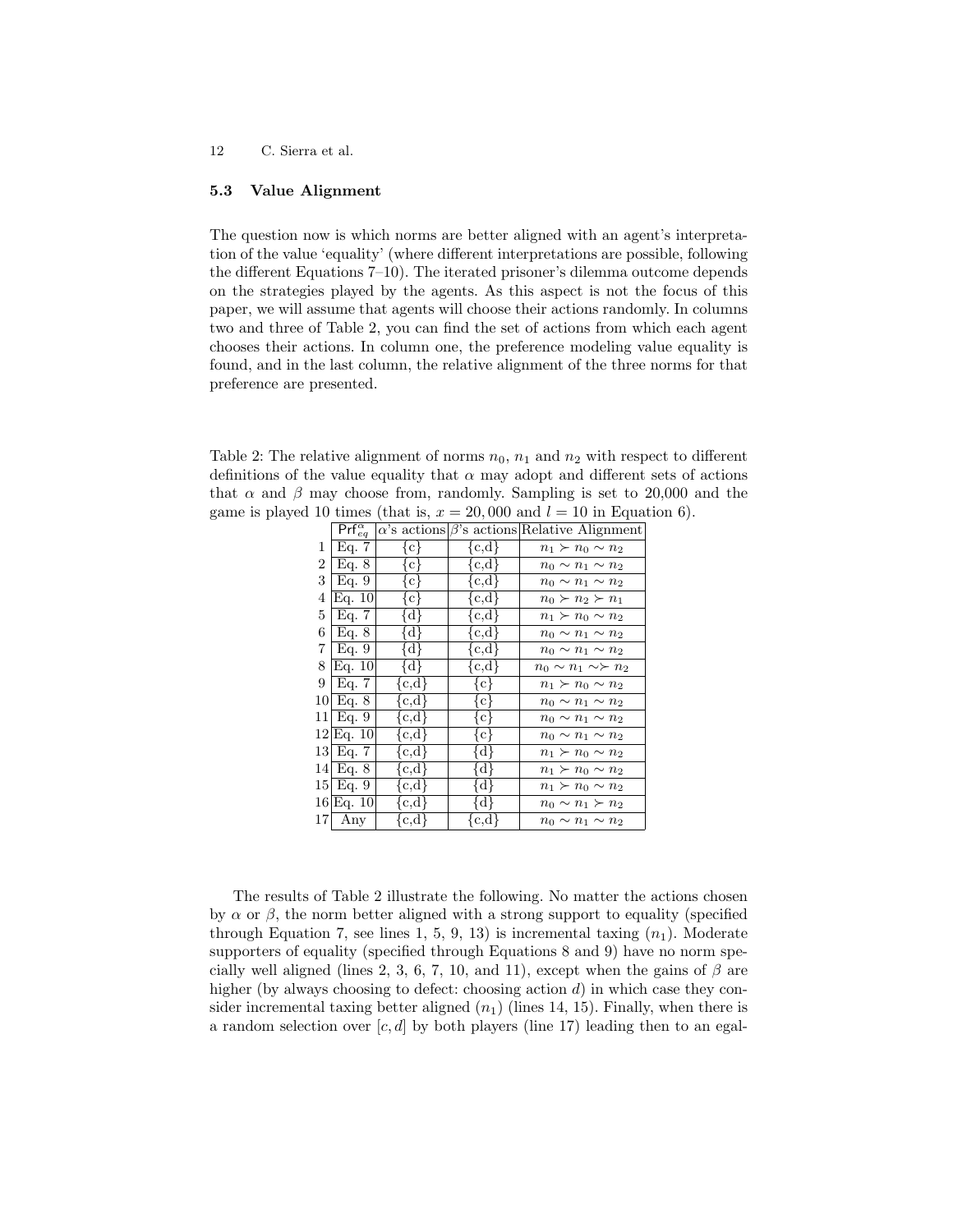itarian society, there is no preferred norm, as none of them increase inequality over an egalitarian society.

# 6 Conclusions and Suggested Work

This paper has provided a formal model that defines values as preferences over states of the world, and value-alignment through the increase/decrease of preferences in a given world. A computational model has been presented for calculating the degree of value-based preferences, the degree of the alignment of a norm to a value in a given world, as well as the relative alignment of one norm with respect to another for a given value in a given world.

Future work should help define the different aggregation functions for values (Equations 1–4). For example, how do social values arise from individual values? Future work should also help define the f function and the probability  $P(s \models \Phi_v)$ of Equation 5, which describe how preferences are generated. Last, but not least, future work should study the impact of the assumption made that all transitions are considered equiprobable.

Nevertheless, with this initial formal model for values and value-alignment, we can now formalise questions that can help us study agent societies. Given a set of norms N, a set of values V and set of agents G such that  $\mathsf{Algn}^\alpha_{n,v}$  and  $\mathsf{Prf}^\alpha_v$ are known for all  $n \in N$ ,  $v \in V$ , and  $\alpha \in G$ , then we can formalise the following questions:

Question 1. What is the subset of norms  $N^* \subseteq N$  with optimal alignment for group  $G$ ? That is, how to compute:

$$
N^* = \arg\max_{N' \subseteq N} \mathsf{Algn}^G_{N',V}
$$

Question 2. What is the subset of agents  $G^* \subseteq G$  better aligned with norms N? That is, how to compute:

$$
G^* = \arg\max_{G' \subseteq G} \mathsf{Algn}^{G'}_{N,V}
$$

Question 3. What is the optimal social preference aggregation function? That is, how to compute:

$$
f^* = \arg\max_{f \in F} \mathsf{Algn}_{N,V}^{G'}(f\{\mathsf{Prf}_V^{\alpha}\}_{\alpha \in G})
$$

# 7 Acknowledgments

This work has been supported by the Catalan funded AppPhil project (funded by RecerCaixa 2017), the Spanish funded CIMBVAL project (funded by the Spanish government, project  $#$  TIN2017-89758-R), and the EU funded WeNet project (funded under the H2020 FET Proactive 2018 call, project  $# 823783$ ).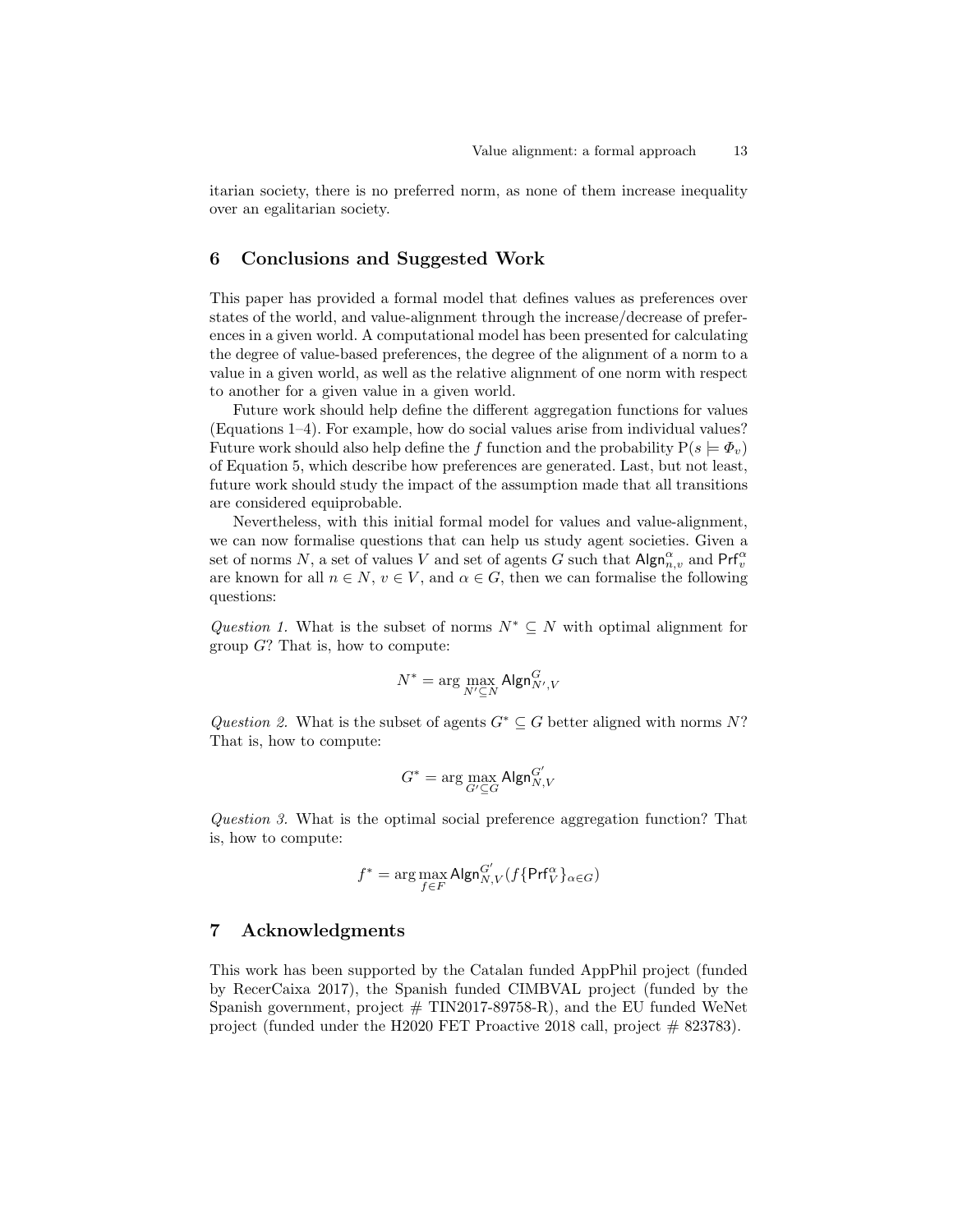# References

- 1. Aldewereld, H., Boissier, O., Dignum, V., Noriega, P., Padget, J. (eds.): Social Coordination Frameworks for Social Technical Systems, Law, Governance and Technology Series, vol. 30. Springer International Publishing (2016)
- 2. Andrighetto, G., Governatori, G., Noriega, P., van der Torre, L.W.N. (eds.): Normative Multi-Agent Systems, vol. 4. Dagstuhl Publishing (2013)
- 3. Atkinson, K., Bench-Capon, T.J.M.: States, goals and values: Revisiting practical reasoning. Argument & Computation  $7(2-3)$ , 135–154 (2016)
- 4. Awad, E., Dsouza, S., Kim, R., Schulz, J., Henrich, J., Shariff, A., Bonnefon, J.F., Rahwan, I.: The moral machine experiment. Nature p. 1 (2018)
- 5. Bench-Capon, T., Modgil, S.: Norms and value based reasoning: justifying compliance and violation. Artificial Intelligence and Law  $25(1)$ , 29–64 (Mar 2017). https://doi.org/10.1007/s10506-017-9194-9, https://doi.org/10.1007/s10506-017- 9194-9
- 6. Bench-Capon, T.J.M.: Persuasion in practical argument using valuebased argumentation frameworks. Journal of Logic and Computation 13(3), 429–448 (2003). https://doi.org/10.1093/logcom/13.3.429, http://dx.doi.org/10.1093/logcom/13.3.429
- 7. Cranefield, S., Winikoff, M., Dignum, V., Dignum, F.: No pizza for you: Valuebased plan selection in bdi agents. In: Proceedings of the Twenty-Sixth International Joint Conference on Artificial Intelligence, IJCAI-17. pp. 178–184 (2017). https://doi.org/10.24963/ijcai.2017/26, https://doi.org/10.24963/ijcai.2017/26
- 8. Ferrater-Mora, J.: Diccionario de filosofía. Ariel (revised by J-M Terricabras) (1994)
- 9. Gorrieri, R.: Labeled Transition Systems, pp. 15–34. Monographs in Theoretical Computer Science. An EATCS Series. Springer (2017)
- 10. Mercuur, R., Dignum, V., Jonker, C.: The use of values for modeling social agents. In: Quan Bai, Fenghui Ren, M.Z.T.I. (ed.) Proceedings of the 3nd International Workshop on Smart Simulation and Modelling for Complex Systems (2017)
- 11. Miceli, M., Castelfranchi, C.: A cognitive approach to values. Journal for the Theory of Social Behaviour 19(2), 169–193 (1989)
- 12. Noriega, P., Verhagen, H., d'Inverno, M., Padget, J.: A manifesto for conscientious design of hybrid online social systems. In: Cranefield, S., Mahmoud, S., Padget, J., Rocha, A.P. (eds.) Coordination, Organizations, Institutions, and Norms in Agent Systems XII - COIN 2016 International Workshops, COIN@AAMAS, Singapore, Singapore, May 9, 2016, COIN@ECAI, The Hague, The Netherlands, August 30, 2016, Revised Selected Papers. Lecture Notes in Computer Science, vol. 10315, pp. 60–78. Springer (2016). https://doi.org/10.1007/978-3-319-66595- 5, https://doi.org/10.1007/978-3-319-66595-5
- 13. Parks, L., Guay, R.P.: Personality, values, and motivation. Personality and Individual Differences 47(7), 675–684 (2009)
- 14. Van de Poel, I.: Values in engineering design. In: Meijers, A.W.M. (ed.) Handbook of the Philosophy of Science, pp. 973–1006. Elsevier (2009)
- 15. van de Poel, I.: Translating values into design requirements. In: Michelfelder, D.P., McCarthy, N., Goldberg, D.E. (eds.) Philosophy and Engineering: Reflections on Practice, Principles and Process, pp. 253–266. Springer Netherlands, Dordrecht (2013)
- 16. Reiss, S.: Who Am I?: The 16 Basic Desires That Motivate Our Actions and Define Our Personalities. Berkley Pub. (2002)